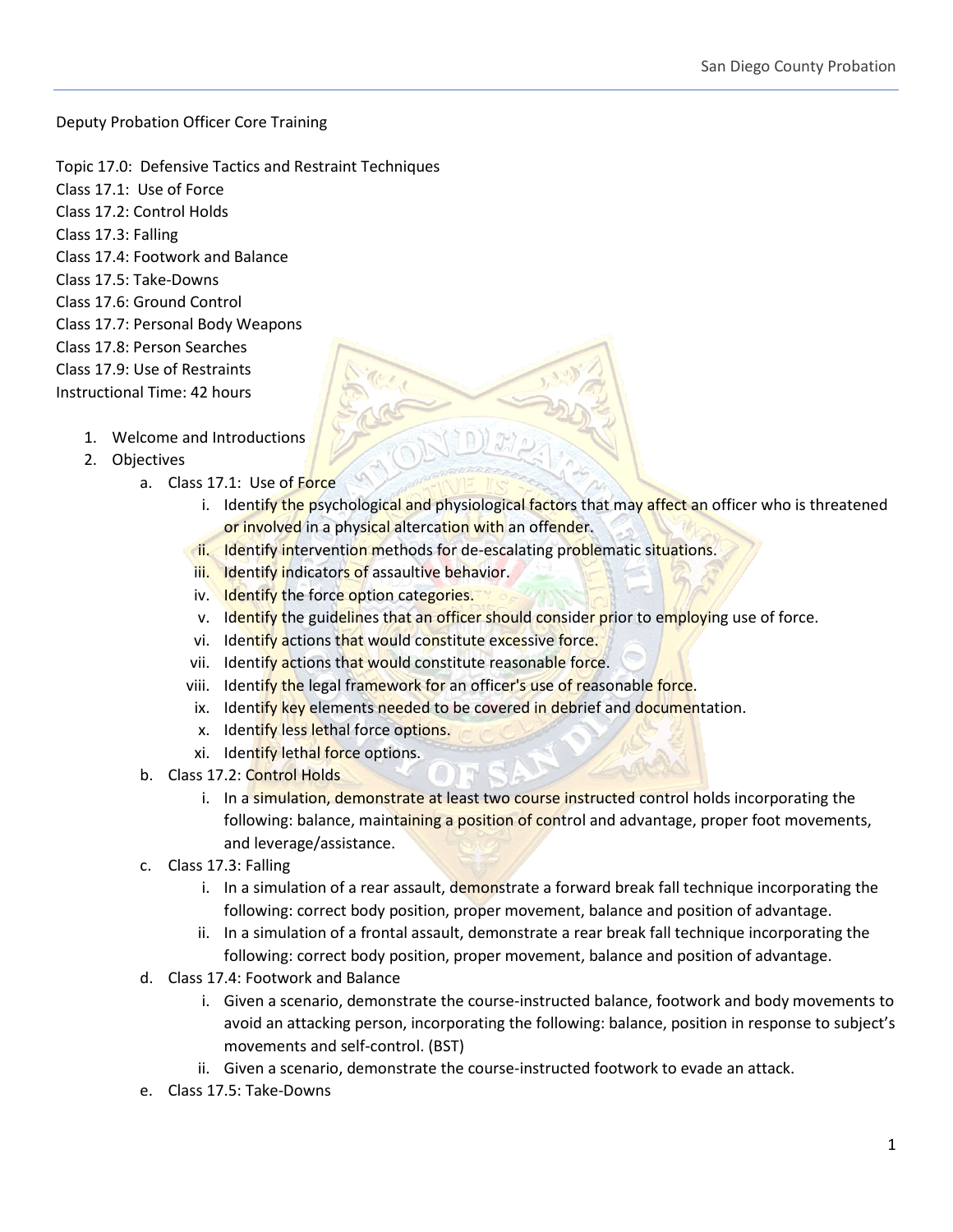- i. In a simulation, demonstrate at least two course-instructed take-down techniques incorporating the following: proper balance, maintaining a position of control and advantage and proper foot movements.
- ii. Demonstrate a course-instructed two officer, one subject take-down technique incorporating the following: correct positioning of two-person configuration, controlling the subject's legs above the knees and communication between officers.
- f. Class 17.6: Ground Control
	- i. In a simulation, demonstrate a course-instructed escape technique from a ground position incorporating the following: escape from and restrain the offender, gain a position of control and advantage, and maintain mental alertness and concentration.
	- ii. In a simulation, demonstrate a course-instructed escape technique from a front position incorporating the following: escape from and restrain the offender, gain a position of control and advantage, proper balance and foot movements.
	- iii. In a simulation, demonstrate a course-instructed escape technique from a rear position incorporating the following: escape from and restrain the offender, gain a position of control and advantage, proper balance and proper foot movements.
	- iv. Given a scenario, demonstrate course-instructed prone control technique.
	- v. In a simulation, demonstrate a course-instructed escape technique from a bear hug incorporating the following: escape from and restrain the offender, gain a position of control and advantage and proper balance.
- g. Class 17.7: Personal Body Weapons
	- i. Given a scenario, demonstrate the use of course-instructed personal body weapons.
	- ii. Given a scenario, demonstrate course-instructed diversionary distraction techniques.
	- iii. Demonstrate course-instructed blocking techniques.
- h. Class 17.8: Person Searches
	- i. Identify the primary considerations for an officer when searching an individual.
	- ii. Identify barriers to completing pat-down and/or strip searches.
	- iii. Identify the places on males and females where weapons or contraband may be concealed.
	- iv. Identify the consequences that may result from poorly conducted pat-down and strip searches.
	- v. Identify the key roles of each officer when multiple officers are searching persons, vehicles or rooms.
	- vi. Given a scenario in which you are to search a compliant individual in a prone position, demonstrate how to safely approach and search the individual.
	- vii. Given a scenario in which you are searching an individual, demonstrate the use of appropriate verbal commands.
	- viii. Given a scenario in which you are to search a compliant individual in a standing position, demonstrate how to safely approach and search the individual.
	- ix. Given a scenario with an individual of the opposite gender, demonstrate an effective pat-down search.
	- x. Given a scenario in which you are to search a compliant individual in a kneeling position, demonstrate how to safely approach and search the individual.
	- xi. Given a scenario with an individual of the same gender, demonstrate an effective pat-down search.
	- xii. Identify the legal principles inherent in conducting pat-down and strip searches.